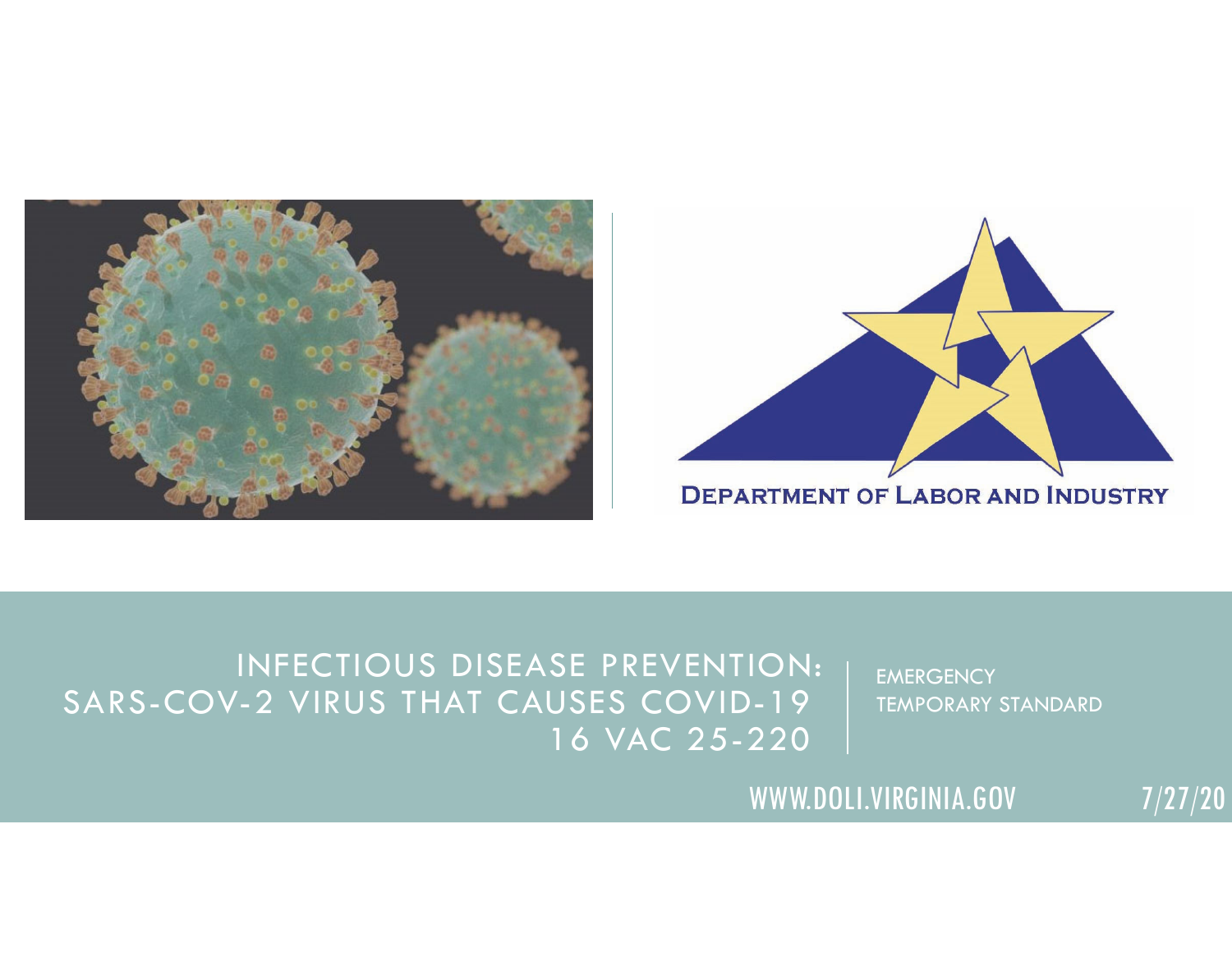## CONTACT

Jennifer Rose, CSP VOSH Cooperative Programs Director Virginia Department of Labor and Industry jennifer.rose@doli.virginia.gov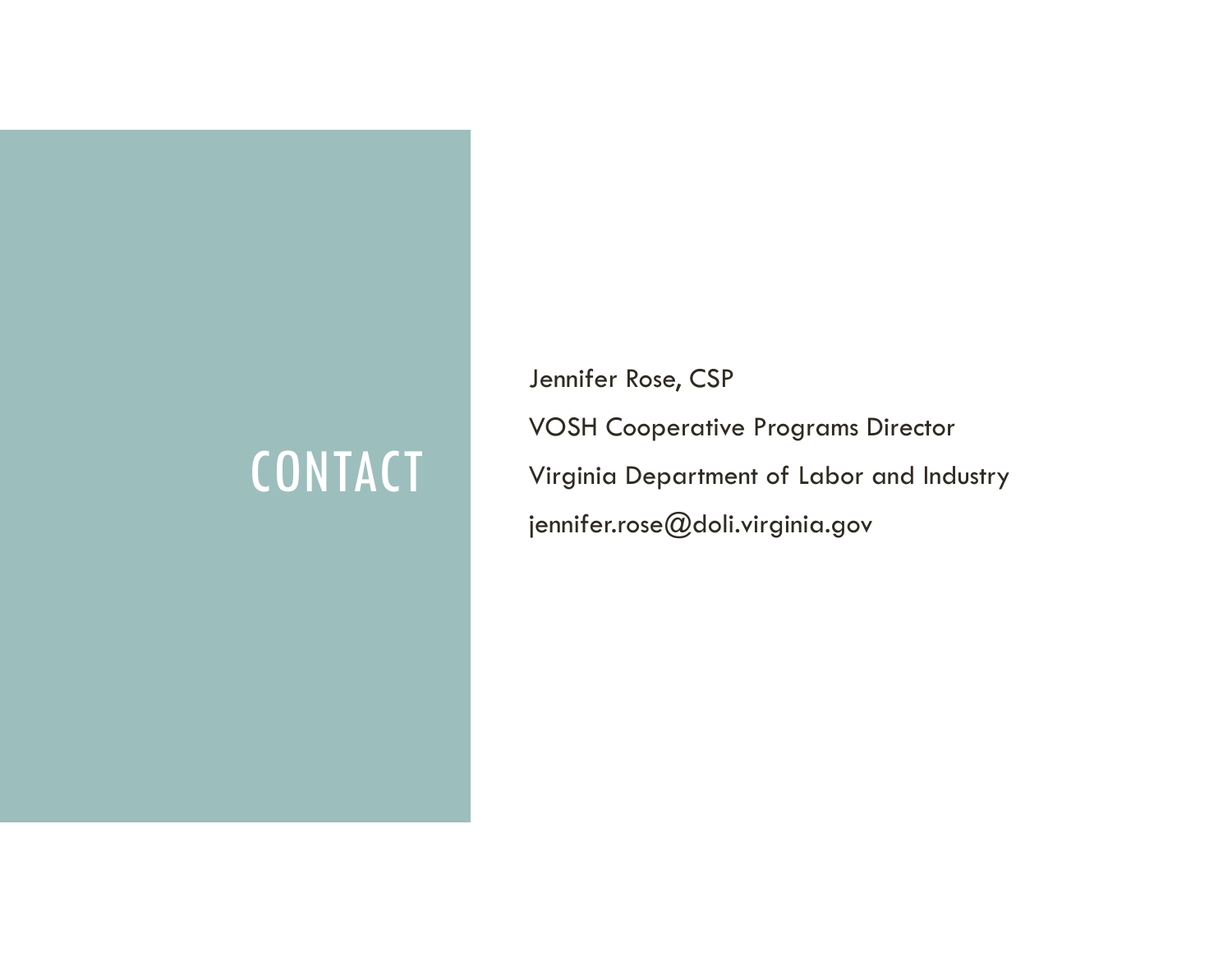### WHY AND WHO IT APPLIES TO

- $\bullet$ **Prevent the spread of the virus**
- • **Applies to every place of employment with in the jurisdiction of the VOSH program**
- $\bullet$  **Based on exposure risk levels based on hazards present or job tasks and defined as Very High, High, Medium, and Lower.**



The four exposure risk levels represent probable distribution of risk.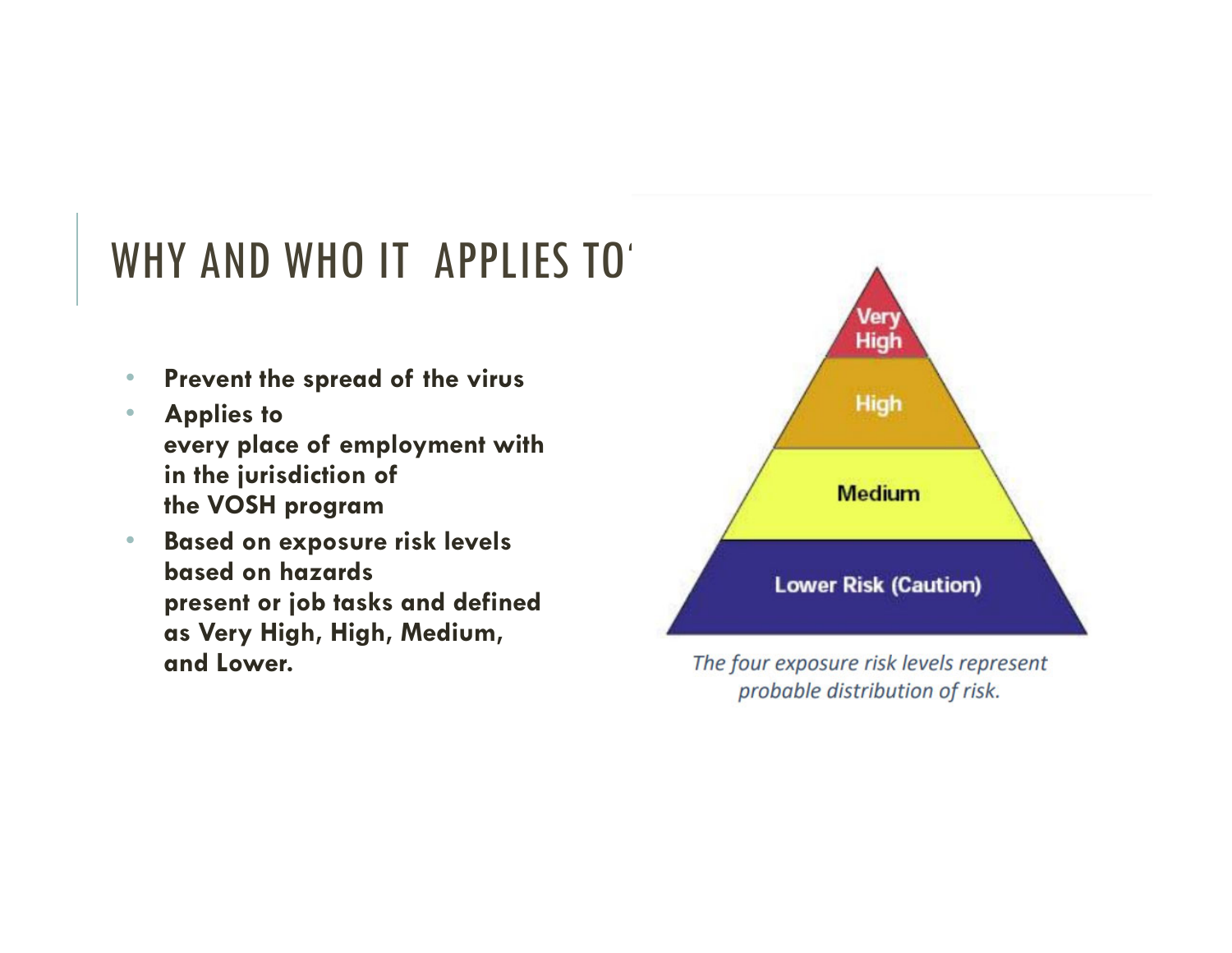## DATES

#### Training Dates - Very high, High, and Medium

- General training within **30 days**
- Lower exempt but must provide employees with basic written or oral info on hazards and measures to minimize exposure

#### Infectious Disease Preparedness and Response Plan Dates

• Very high, High, Medium – need plan and train within **60 days**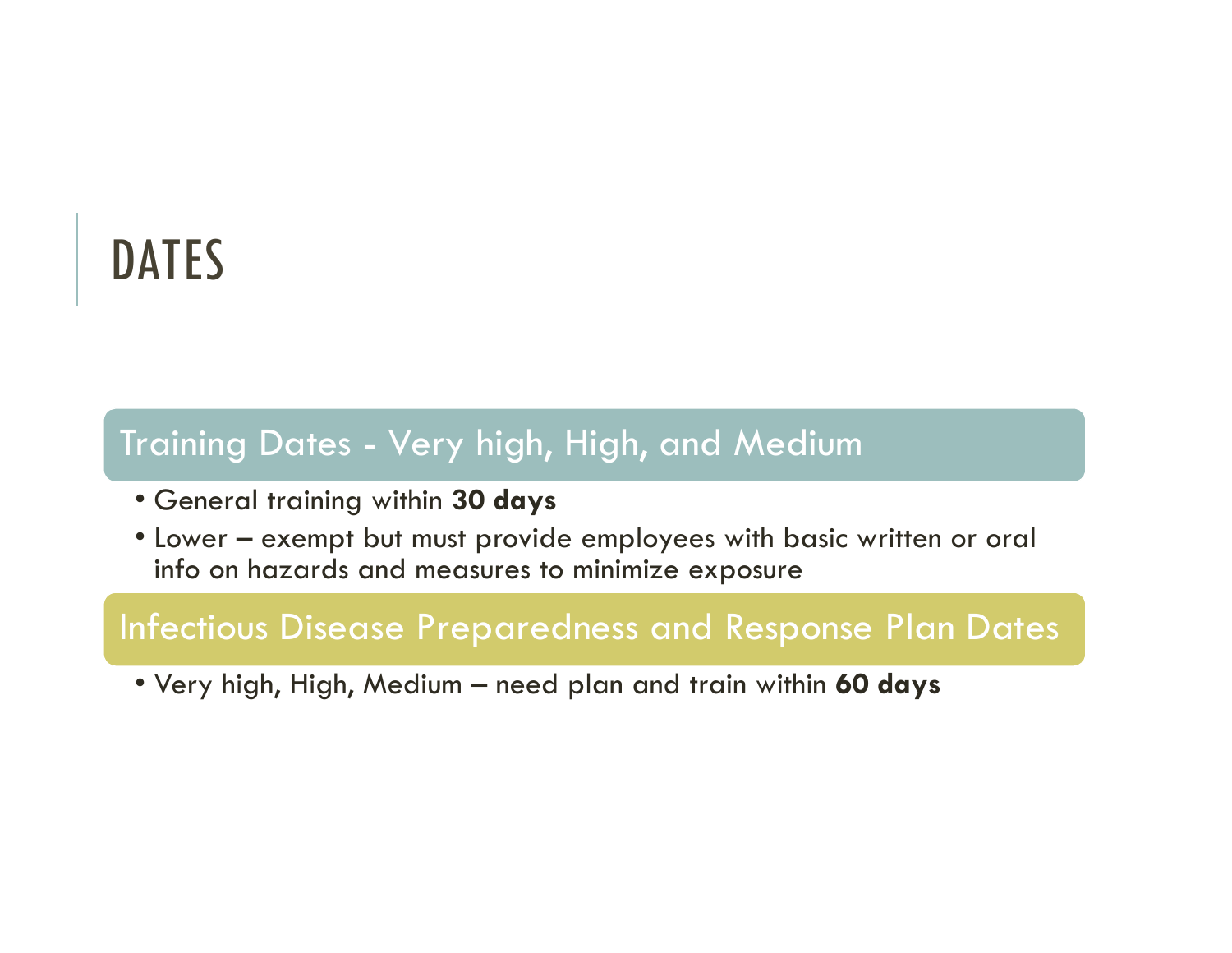# **PROTECT YOUR EMPLOYEES** COVID-19

Take actions every day to help prevent the spread of COVID-19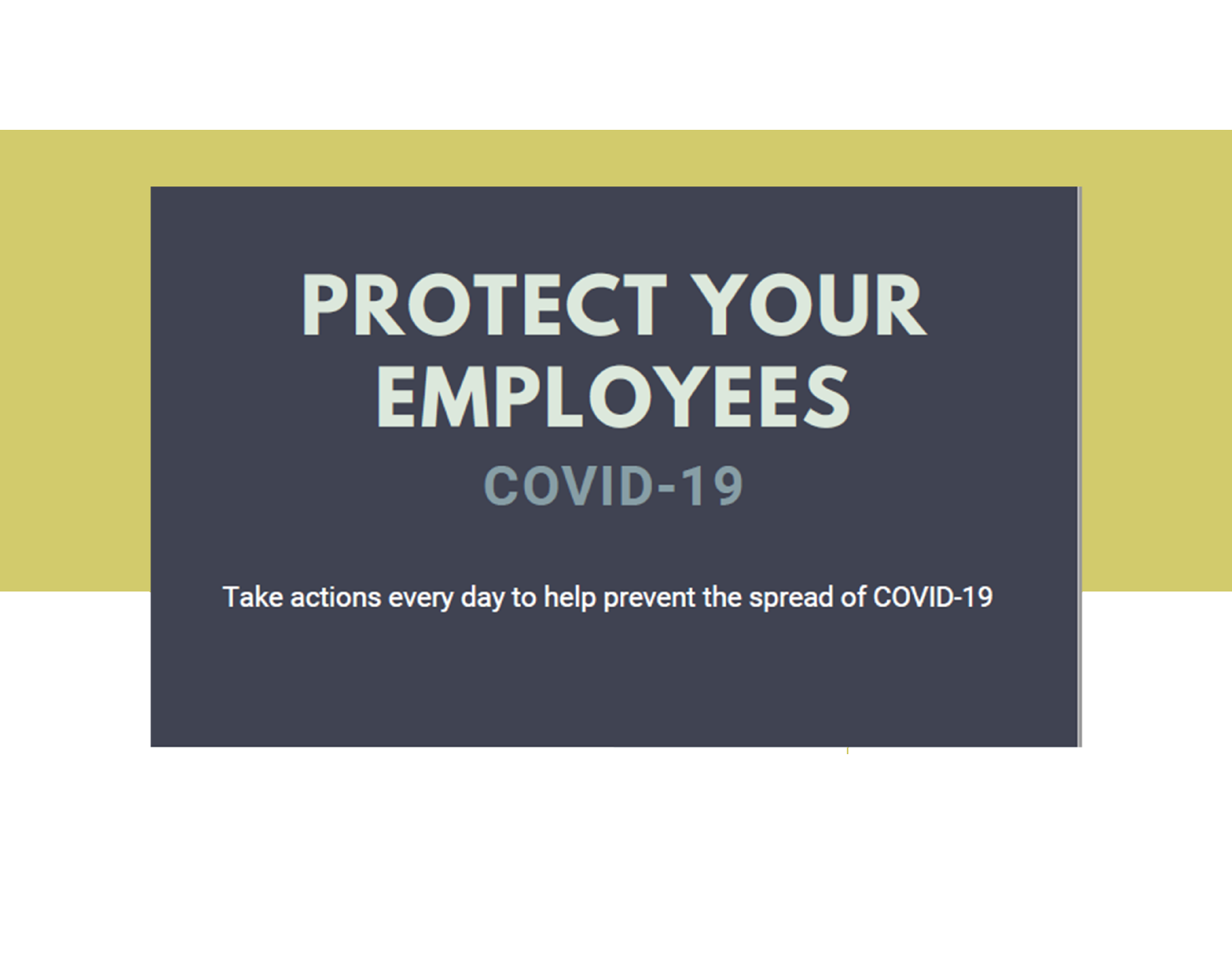## PROTECT YOUR EMPLOYEES

- Social Distancing
- Self monitoring
- Post signs
- Offer disposable face masks
- PPE
- Clean and Disinfect Training
- Prohibit infected workers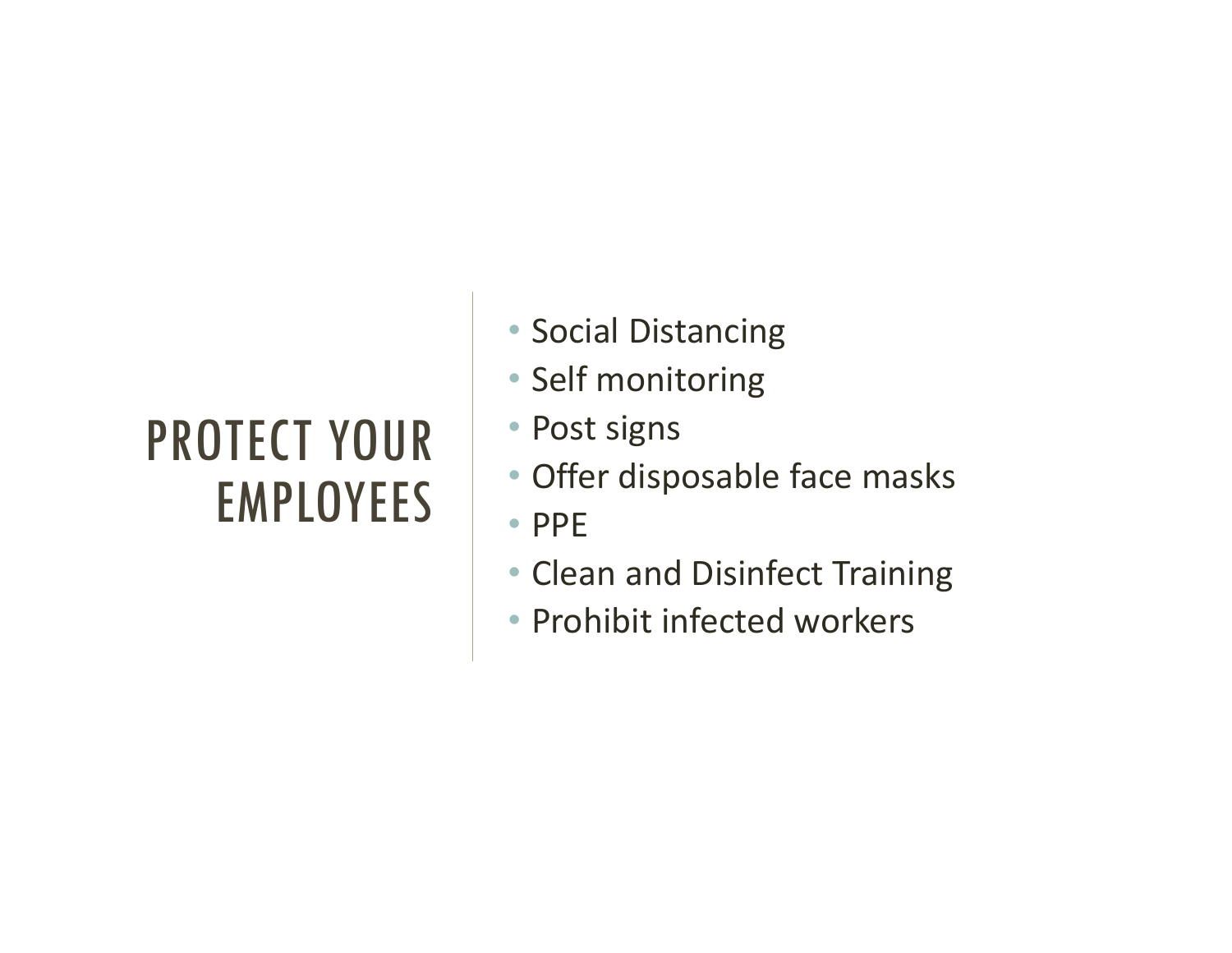#### **LOWER RISK**

- •Do not require contact inside six feet
- •Minimal occupational contact
- •Or can achieve minimal occupational contact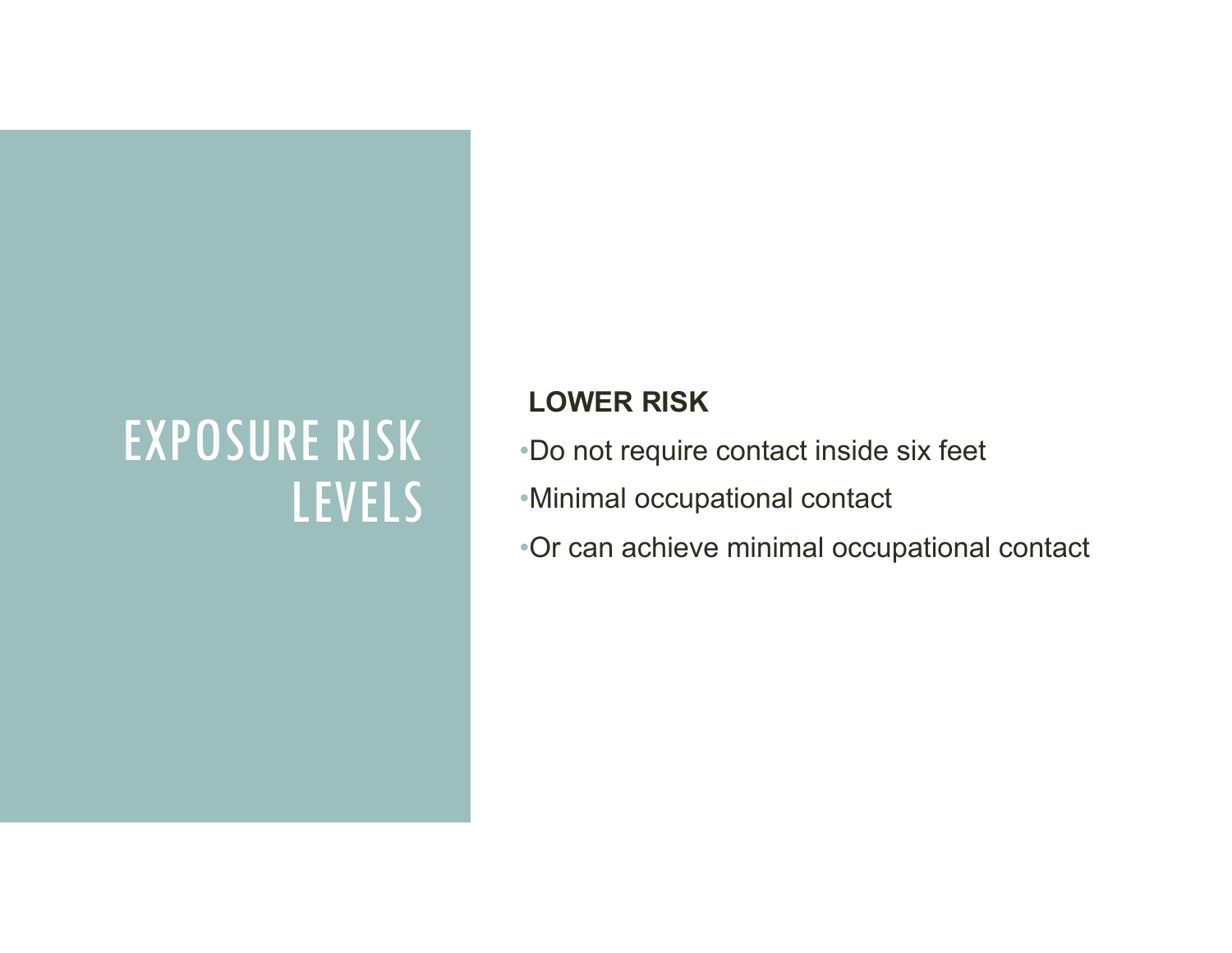#### **MEDIUM RISK**:

Require more than minimal occupational contact inside six feet

waiters, grocery store workers, agricultural workers, construction workers, domestic service workers, hairdressers, fitness instructors, workers in poultry and meat processing facilities, manufacturing workers, and healthcare workers in settings without known or suspected sources of COVID-19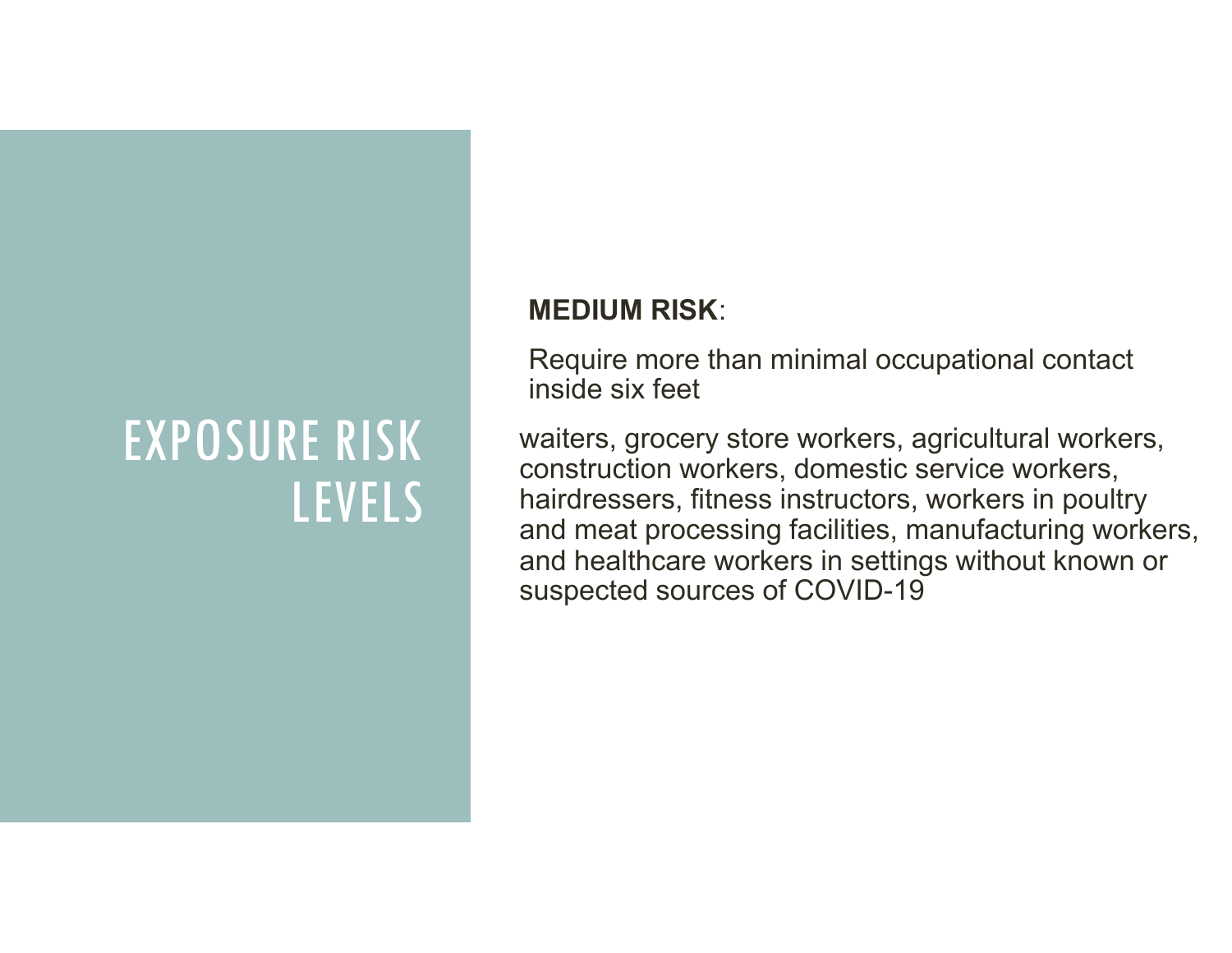#### **HIGH RISK**:

#### •**high potential for employee exposure inside six feet**

• hospital workers, first responders, medical transport providers, mortuary services workers, medical and dental staff, non-medical support staff, long term care facility staff, home healthcare workers, etc.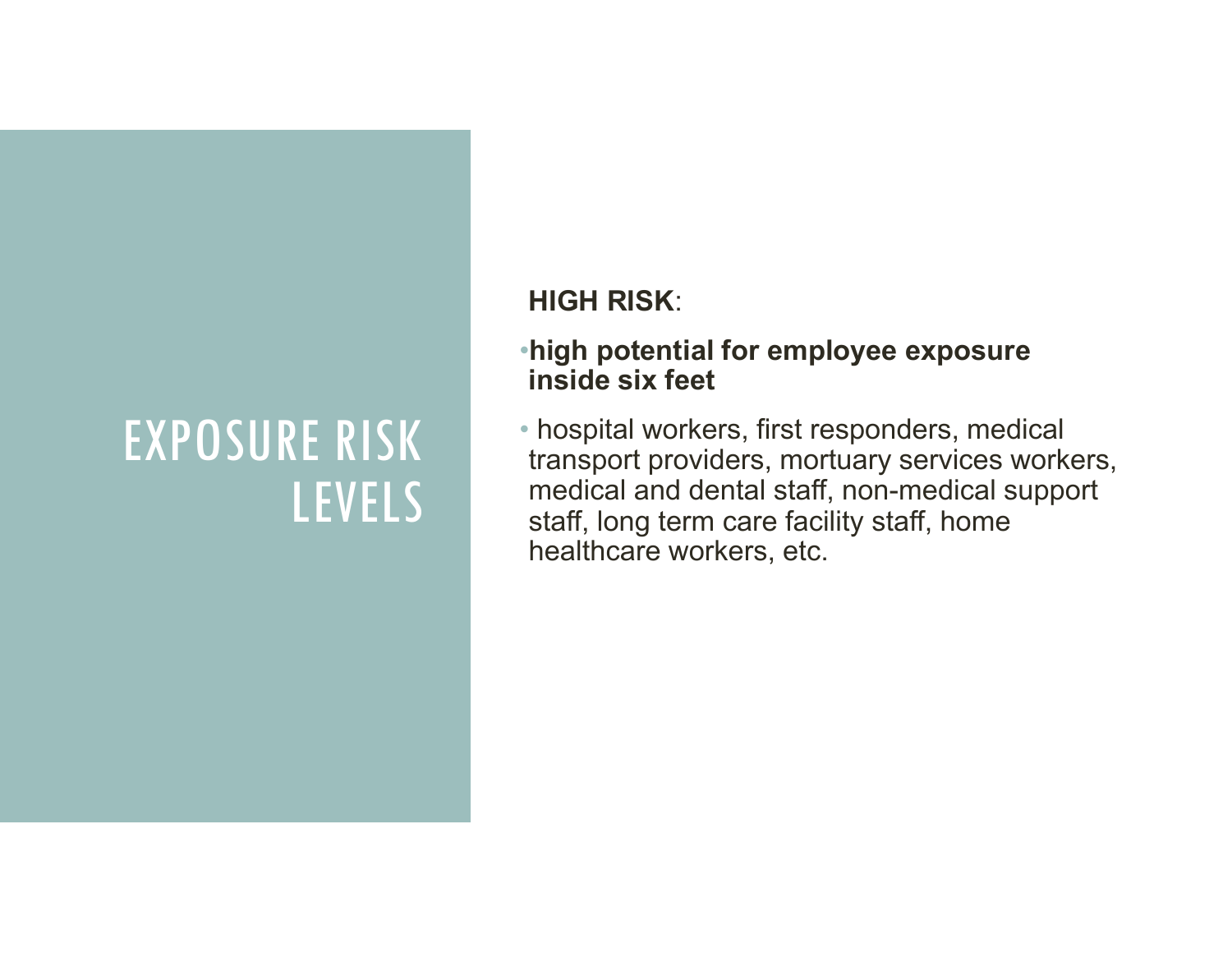#### **VERY HIGH RISK:**

high potential for employee exposure inside six feet

performing specific medical (e.g., aerosol generating procedures), postmortem, or laboratory procedures with specimens from an individual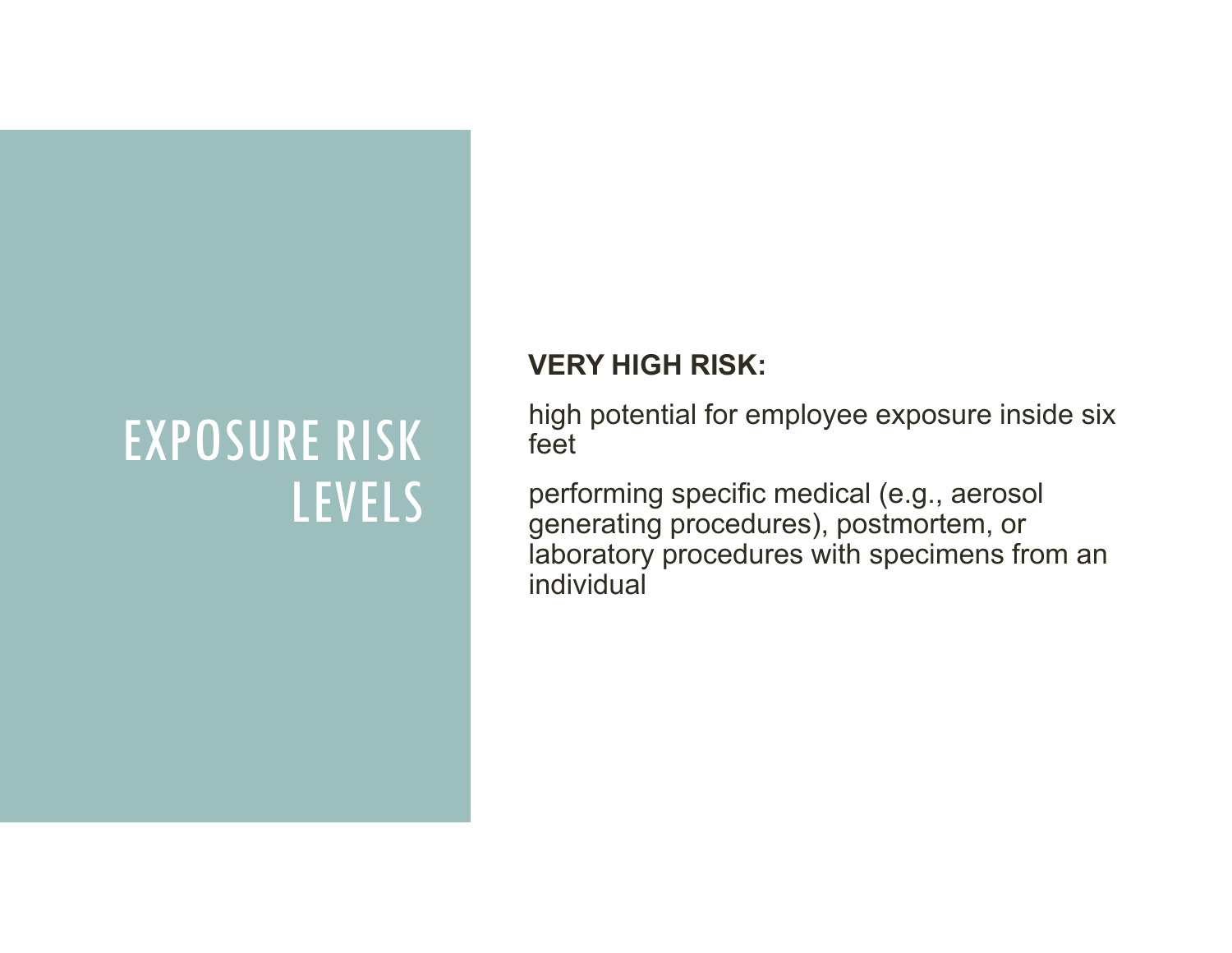## DETERMINING EXPOSURE RISK LEVEL

#### Tasks

Work environment

Presence of the virus

# employees/size of area

Working distances

Duration and frequency of exposure

Hazards encountered

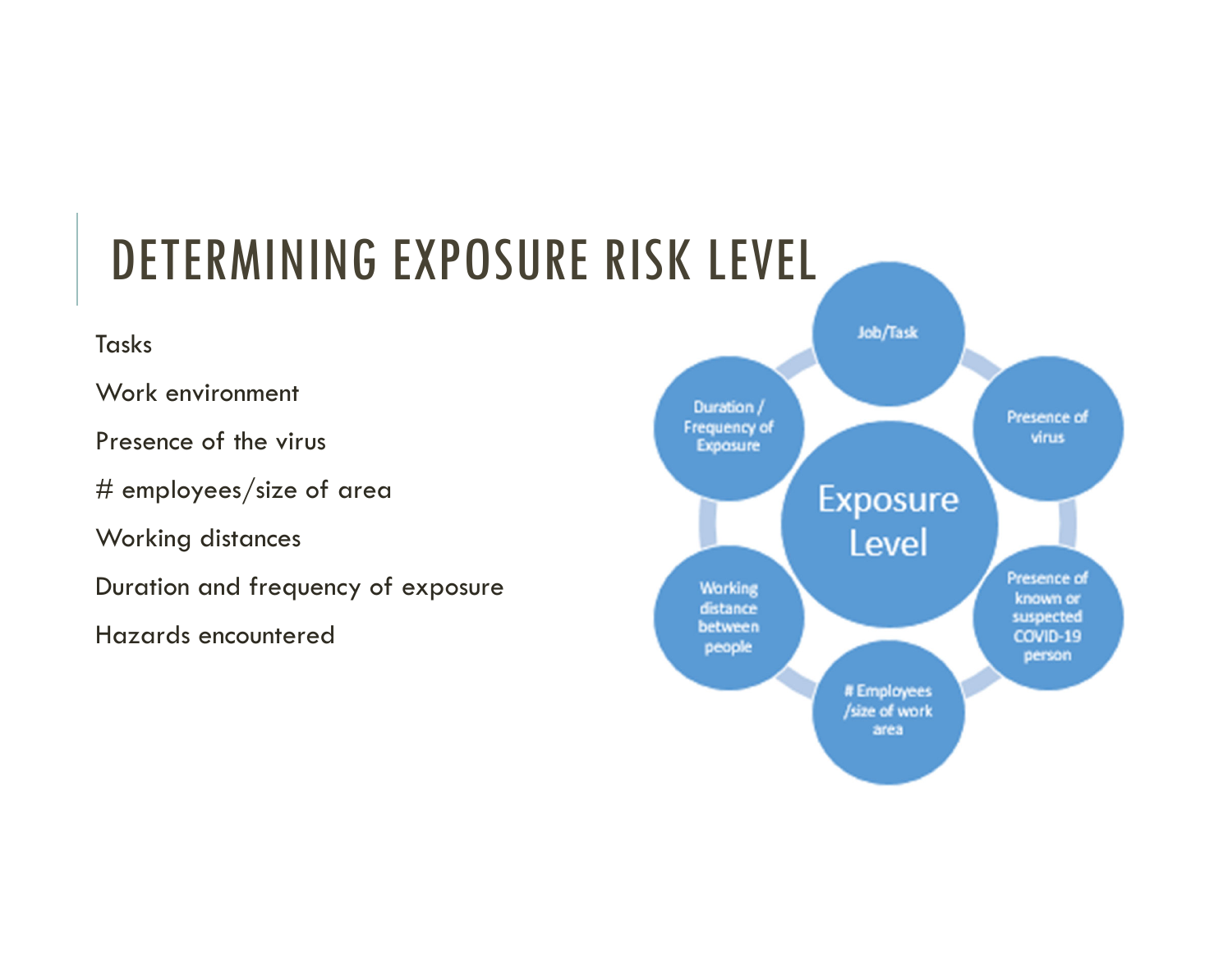## REQUIREMENTS

- **Very high**, **high** or **medium**
- Training
	- Requirements of the standard
	- Characteristics and methods of the spread
	- Risk factors
	- Awareness of transmission
	- Safe & Health Work Practices
- •PPE
- •Anti-discrimination
- Infections Disease Preparedness and Response Plan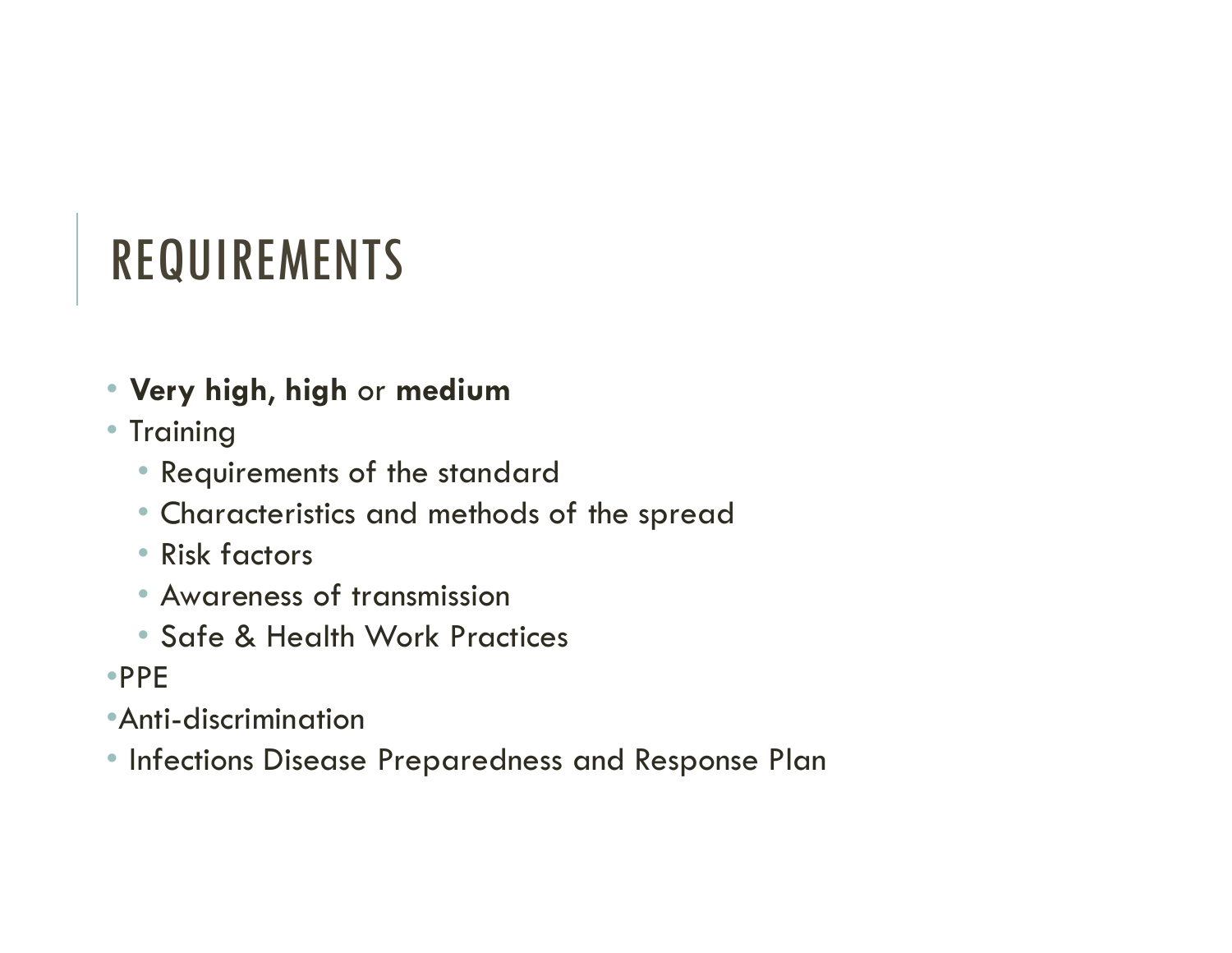## REQUIREMENTS

Sick leave, telework, staggered shifts

Families First Coronavirus Response Act

Provide policy

- oSelf reporting and monitoring
- o Reporting positive test results

oNotification of positive test to all exposed employees

 $\bullet$ • Return to work procedures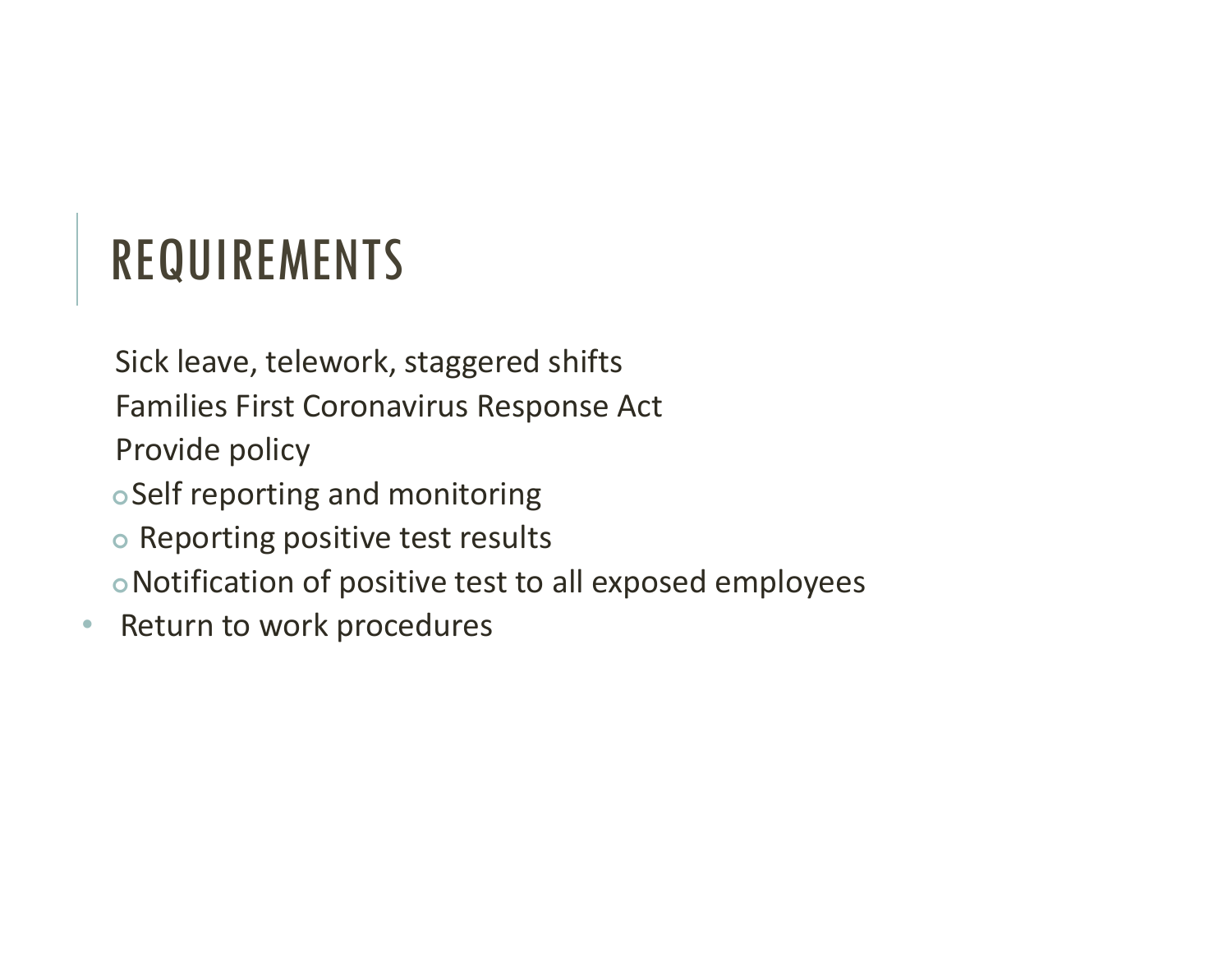## PPE ASSESSMENT

- Assess Hazards
- Select PPE
- Uses/ Cleaning/Storage/Fit

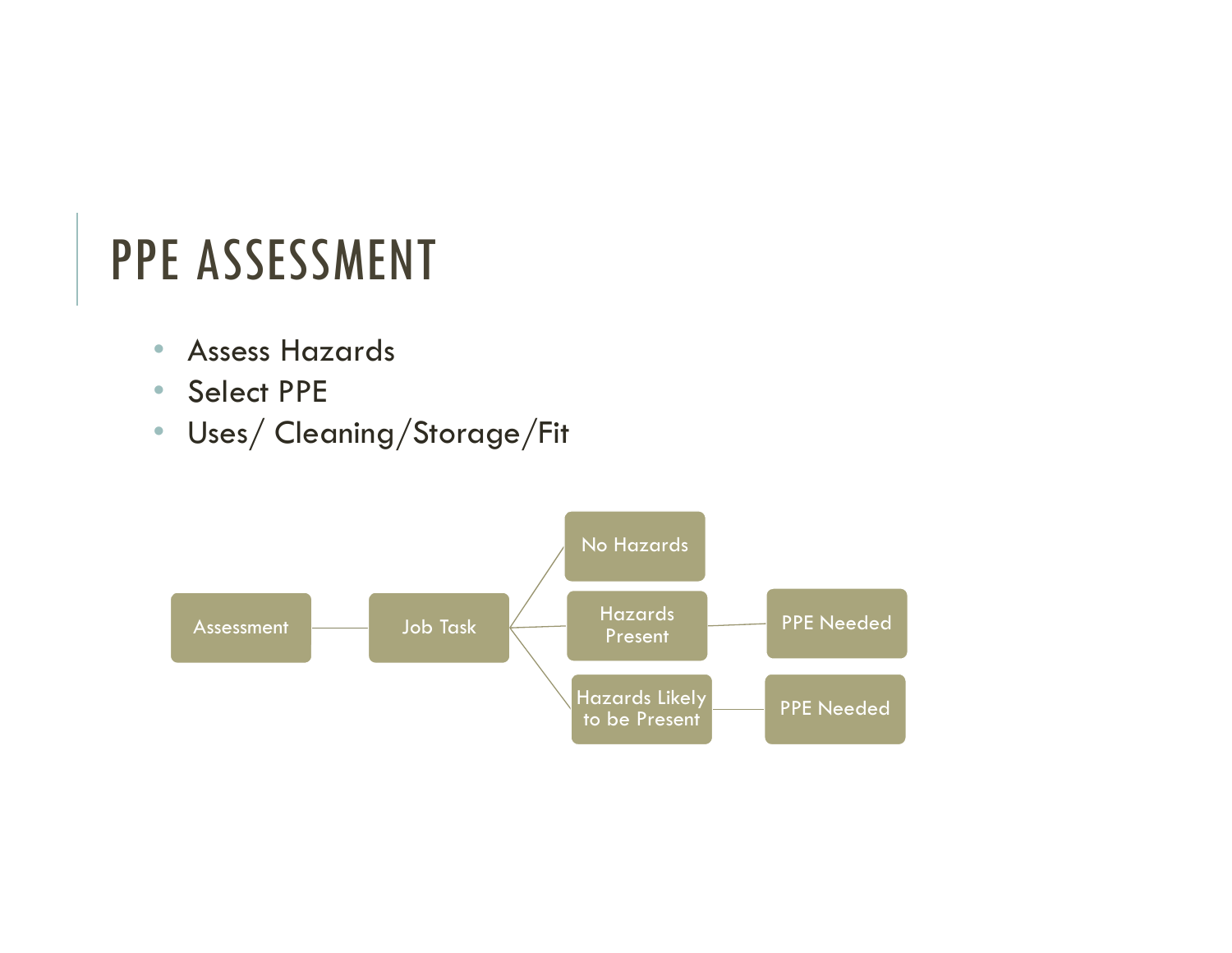## PPE ASSESSMENT

- STEP 1: Inform affected employees of the process
- Step 2: Review data
- Step 3: Conduct a walk-through survey
- Step 4: Determine the hazard risk level
- Step 5: Determine Controls to protect against COVID-19
- Step 6: Make Document Accessible
- Step 7: Reassess the workplace as necessary by identifying and evaluating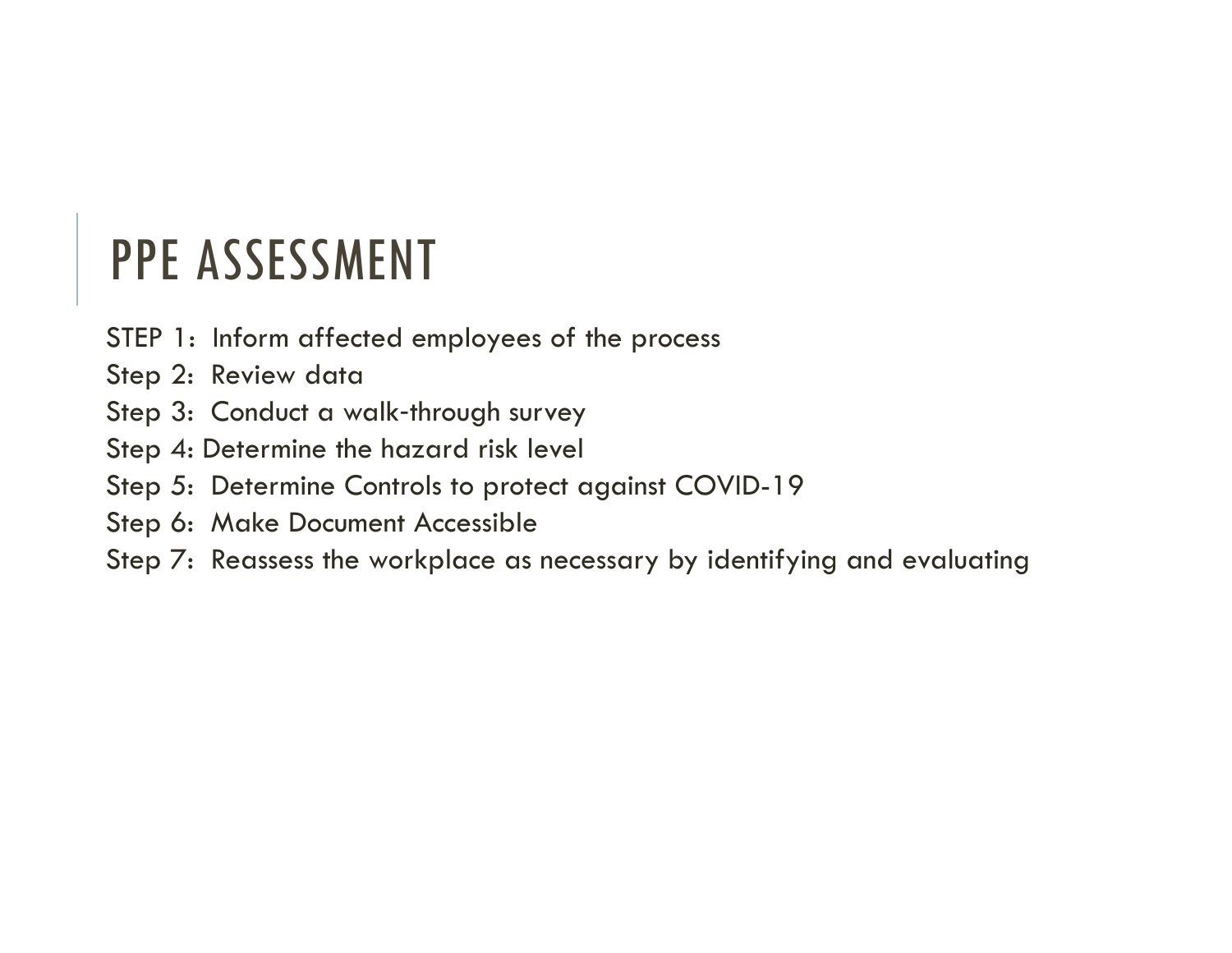|                                               |                                  | <b>COVID-19 HAZARD ASSESSMENT</b>          |         |
|-----------------------------------------------|----------------------------------|--------------------------------------------|---------|
| Evaluator:                                    | <b>Department/Division:</b>      | Date:                                      |         |
| Job Task/Employee/Job Category                |                                  |                                            |         |
| Check the appropriate box for each<br>hazard: | Description of hazard(s):        | <b>Engineering/Administrative Controls</b> | PPE     |
| Very High                                     |                                  |                                            |         |
| High                                          |                                  |                                            |         |
| Medium                                        |                                  |                                            |         |
| Lower                                         |                                  |                                            |         |
| Job Task/Employee/Job Category                |                                  |                                            |         |
| Check the appropriate box for each<br>hazard: | Description of hazard(s):        | <b>Engineering/Administrative Controls</b> | PPE     |
| Very High                                     |                                  |                                            |         |
| High                                          |                                  |                                            |         |
| Medium                                        |                                  |                                            |         |
| Lower                                         |                                  |                                            |         |
| Job Task/Employee/Job Category                |                                  |                                            |         |
| Check the appropriate box for each<br>hazard: | <b>Description of hazard(s):</b> | <b>Engineering/Administrative Controls</b> | PPE     |
| Very High                                     |                                  |                                            |         |
| High                                          |                                  |                                            |         |
| Medium                                        |                                  |                                            |         |
| Lower                                         |                                  |                                            |         |
| Job Task/Employee/Job Category                |                                  |                                            |         |
| Check the appropriate box for each<br>hazard: | Description of hazard(s):        | <b>Engineering/Administrative Controls</b> | PPE     |
| Very High                                     |                                  |                                            |         |
| High                                          |                                  |                                            |         |
| Medium                                        |                                  |                                            |         |
| www.doli.virginia.gov                         |                                  |                                            | 7/27/20 |

#### PPE ASSESSMENT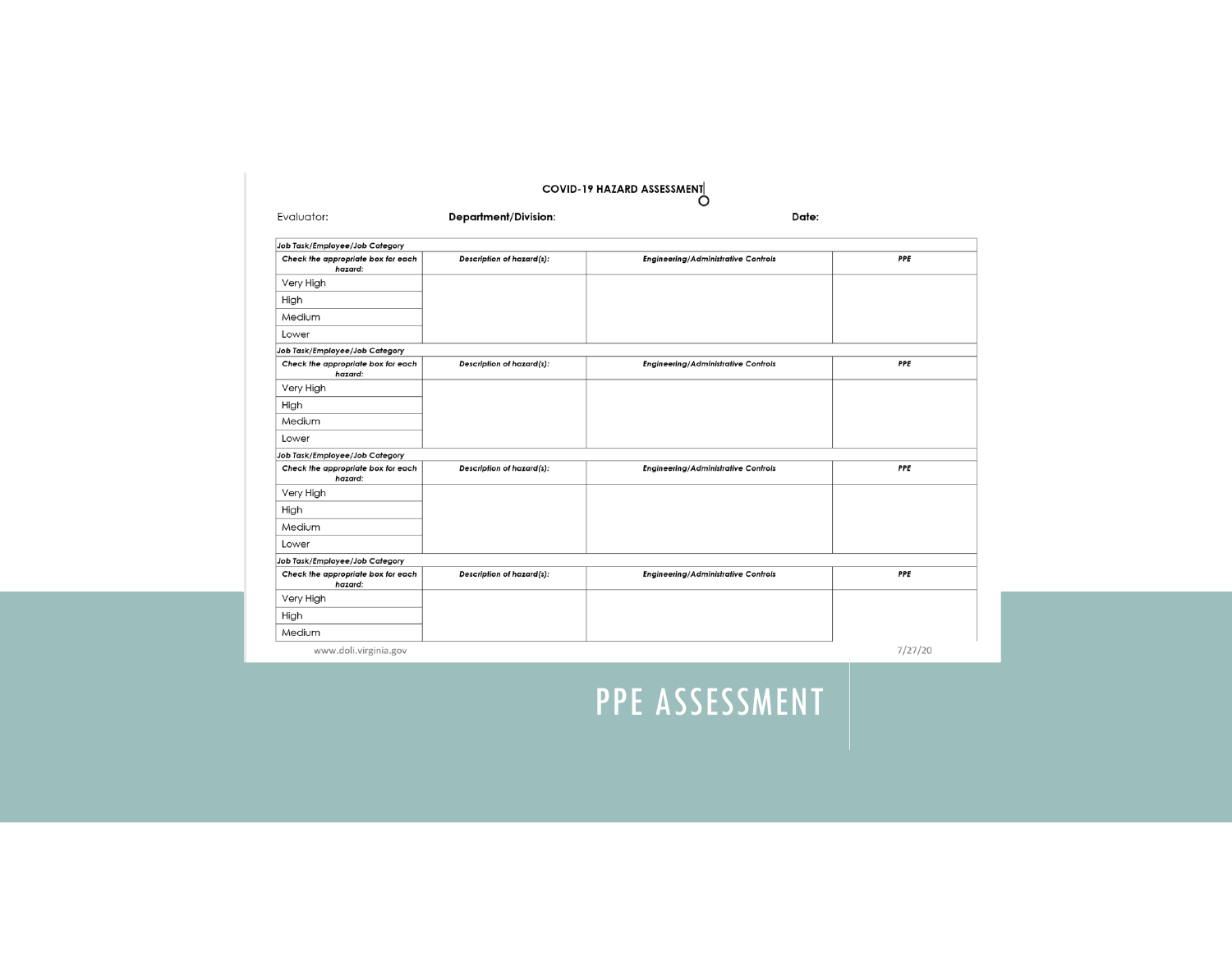### SOCIAL DISTANCING

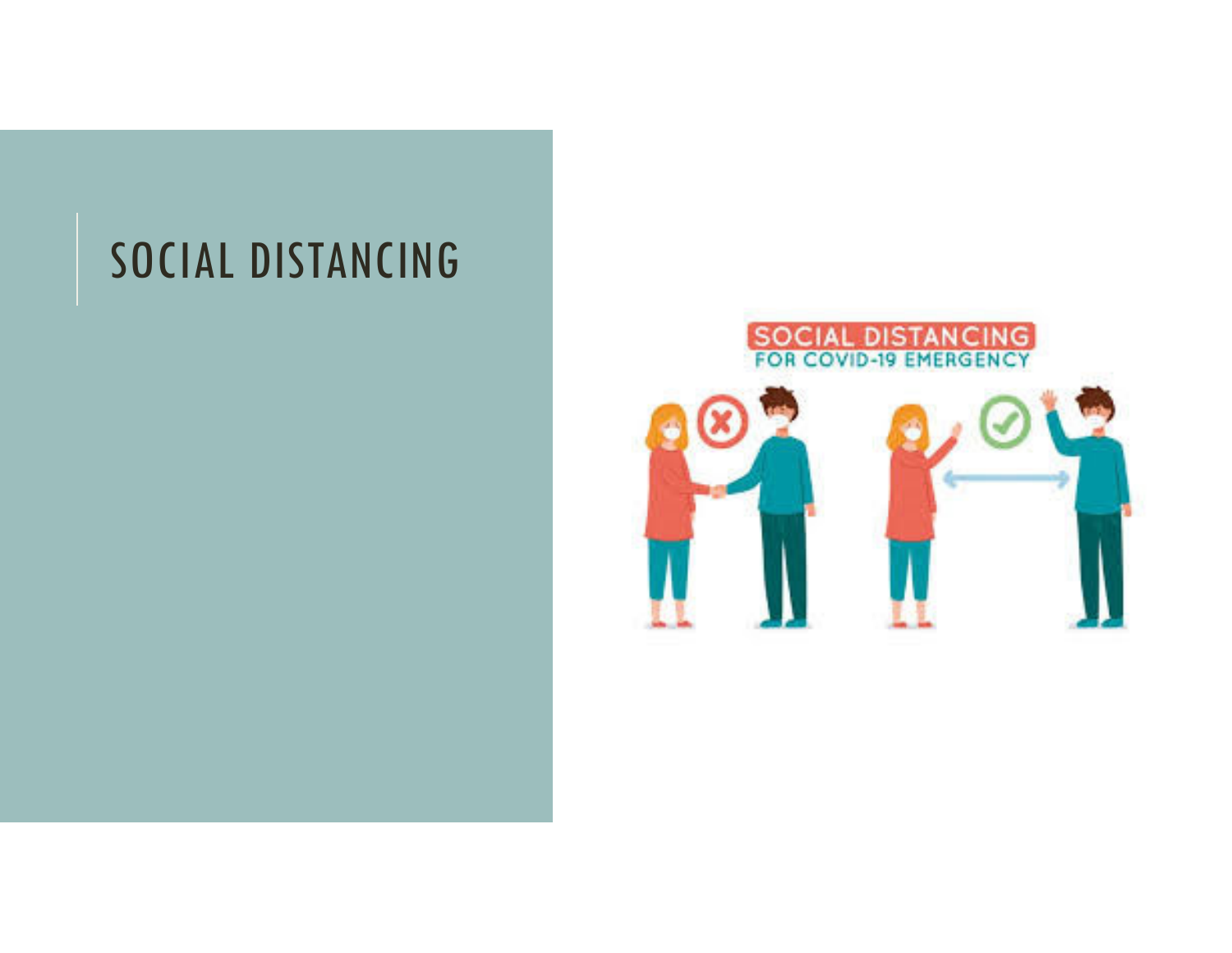## PHYSICAL DISTANCING REQUIREMENTS

- $\bullet$ Announcements, signage, or visual cues
- •Decrease worksite density
- $\bullet$ Controlled Access

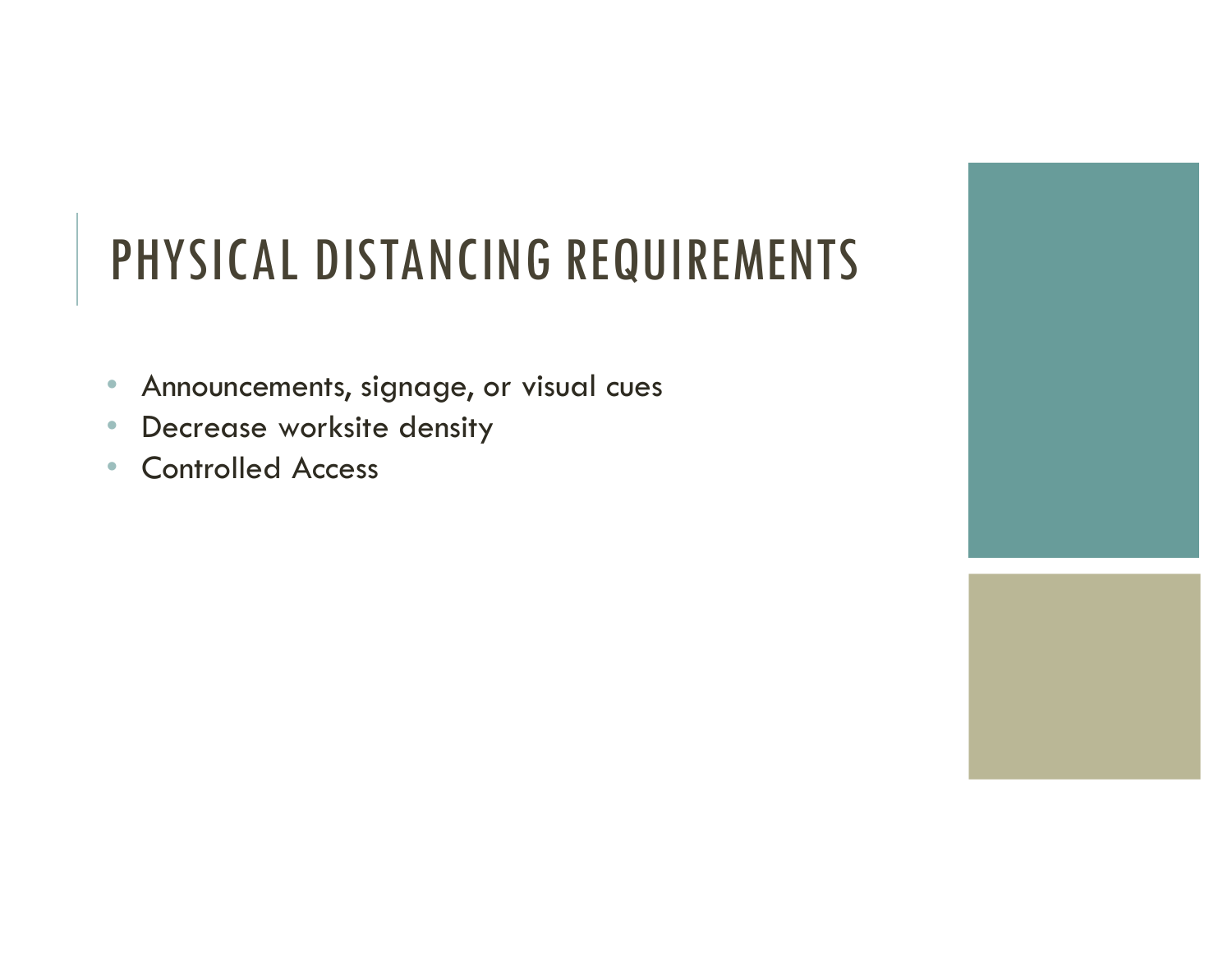## COMMON AREAS - PHYSICAL DISTANCING

- $\bullet$  Entrance Posting
	- •Occupancy of the space;
	- •physical distancing;
	- $\bullet\;$  washing/hand sanitizing;
	- •Cleaning and disinfecting of shared surfaces.

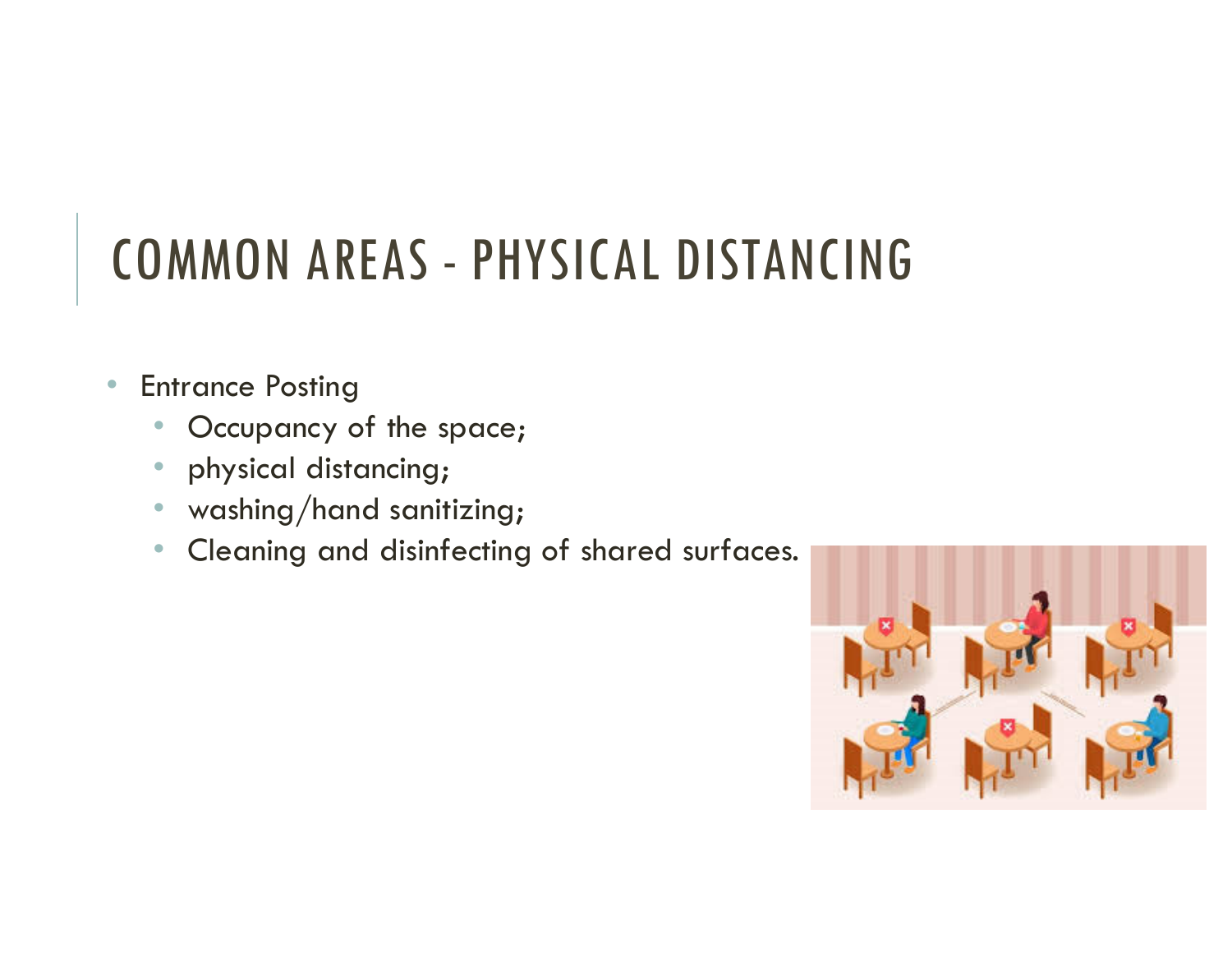## CLEANING

Clean and disinfect high touch areas

https://www.epa.gov/pesticide-registration/list-n-disinfectants-useagainst-sars-cov-2-covid-19

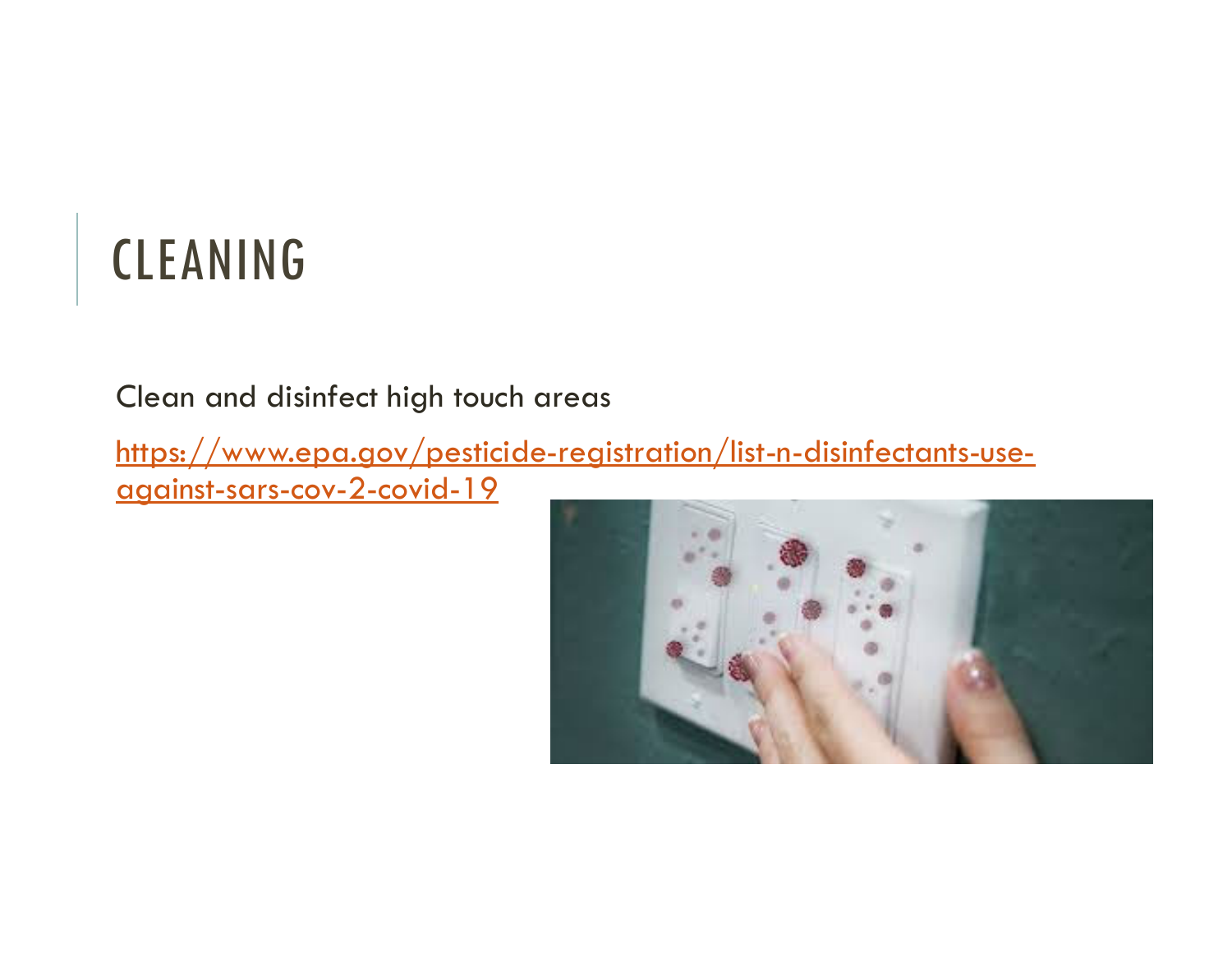### WEAR

Wear a face covering/surgical mask/respirator

Dependent on Hazard Exposure Level

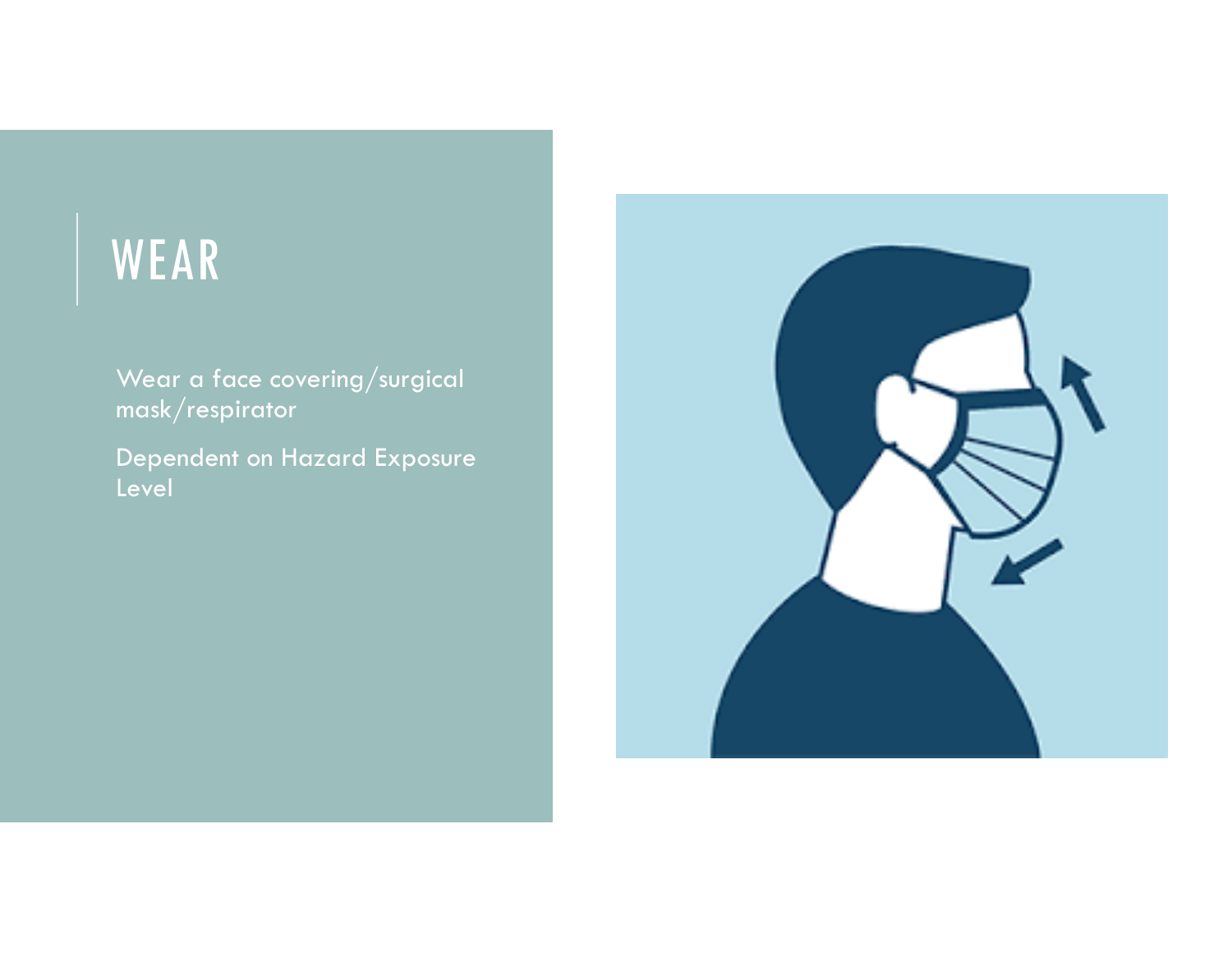#### Very high, and high

Medium with 11 or more employees

Person responsible for implementing

Webpage Guidance Document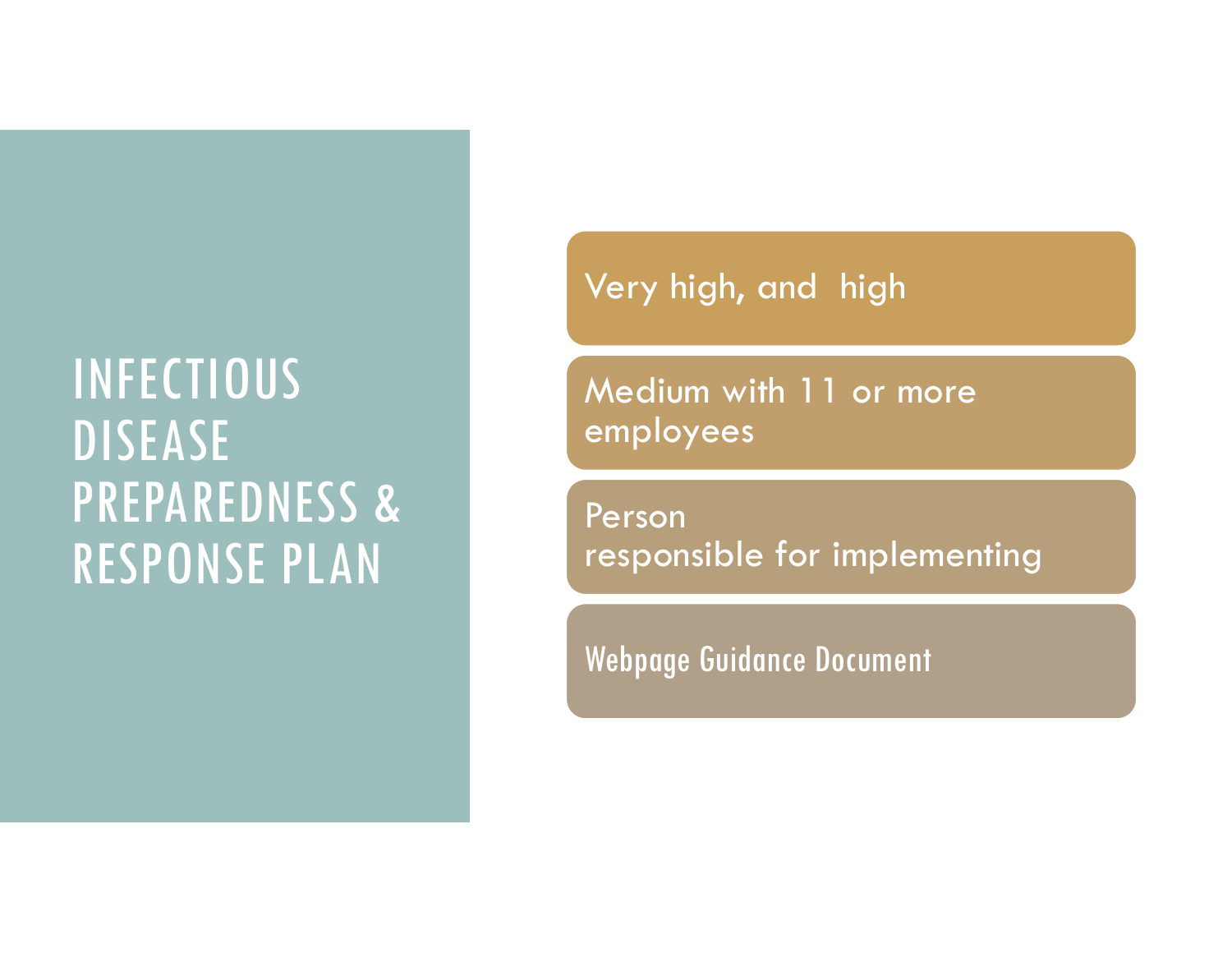- • The name(s) or titles(s) of the person(s) responsible for administering the Plan
- •Provide for employee involvement
- $\bullet$ Exposure Risk Level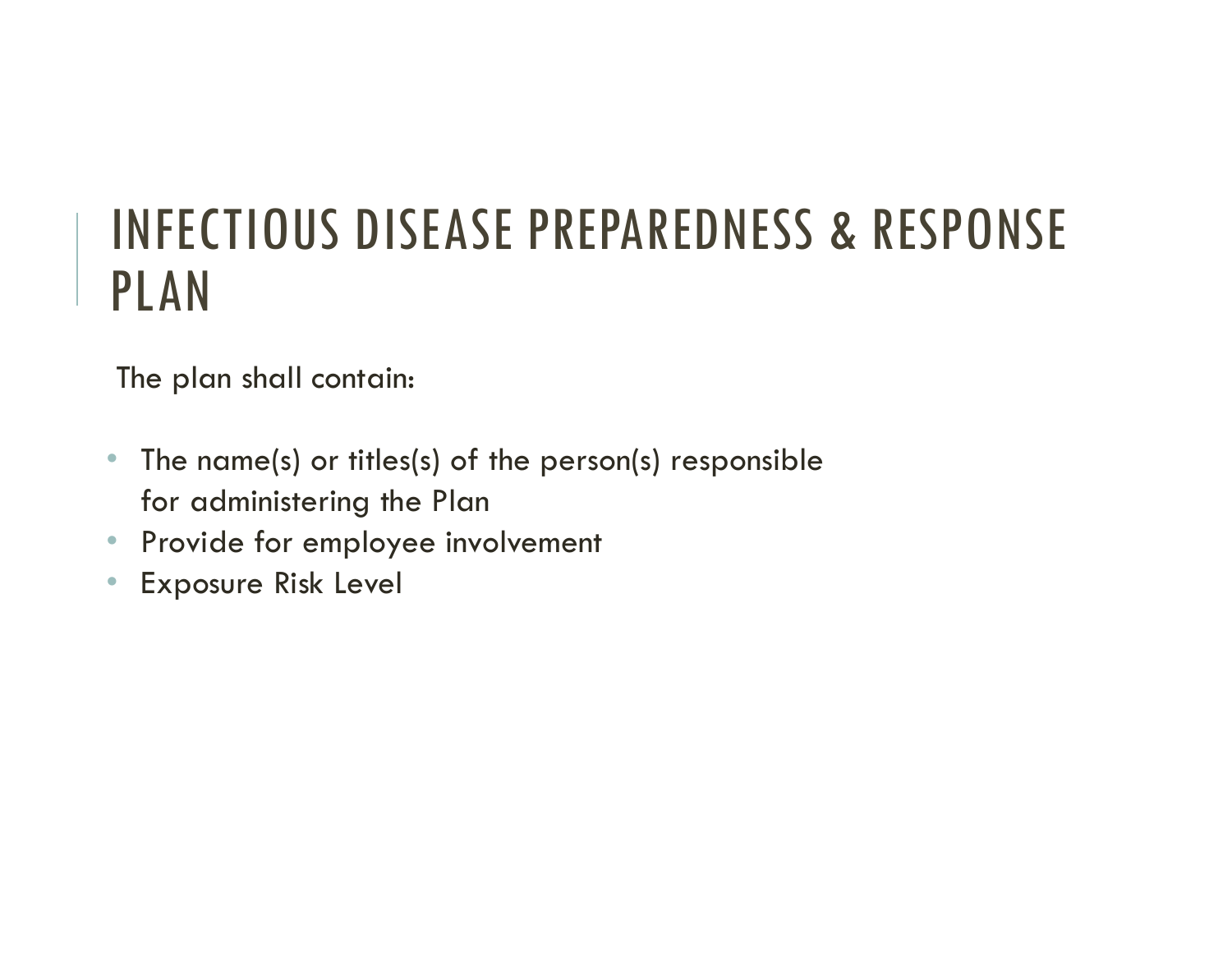- Where, how, and what sources
- •Engineering Controls
- $\bullet$ Administrative Controls
- $\bullet$ Work practices
- $\bullet$ PPE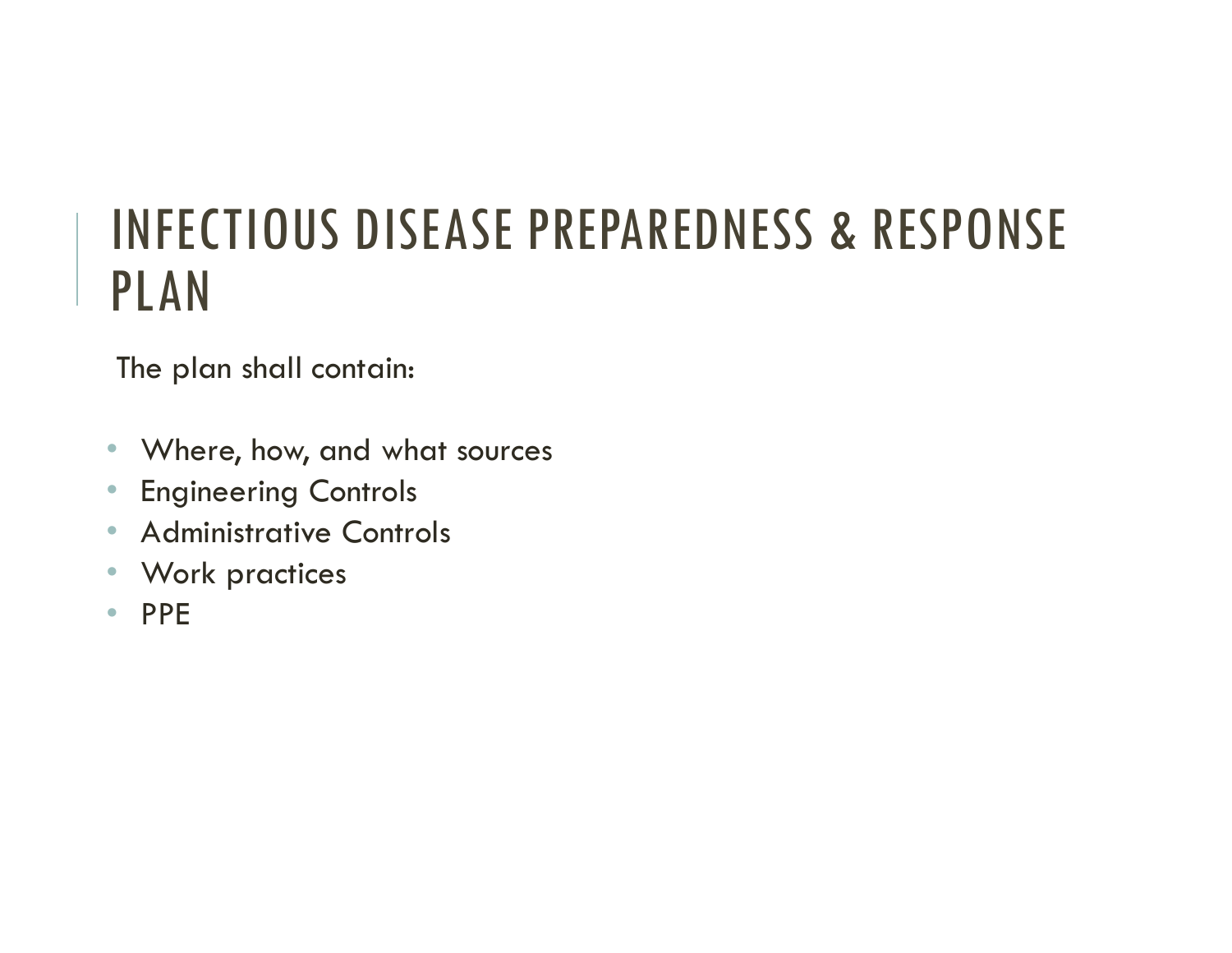- $\bullet$  Contingency plans for outbreaks
	- $\bullet$ Employee absenteeism;
	- Control Measures
	- Reduced workforce
	- Suplly Chains Interrupted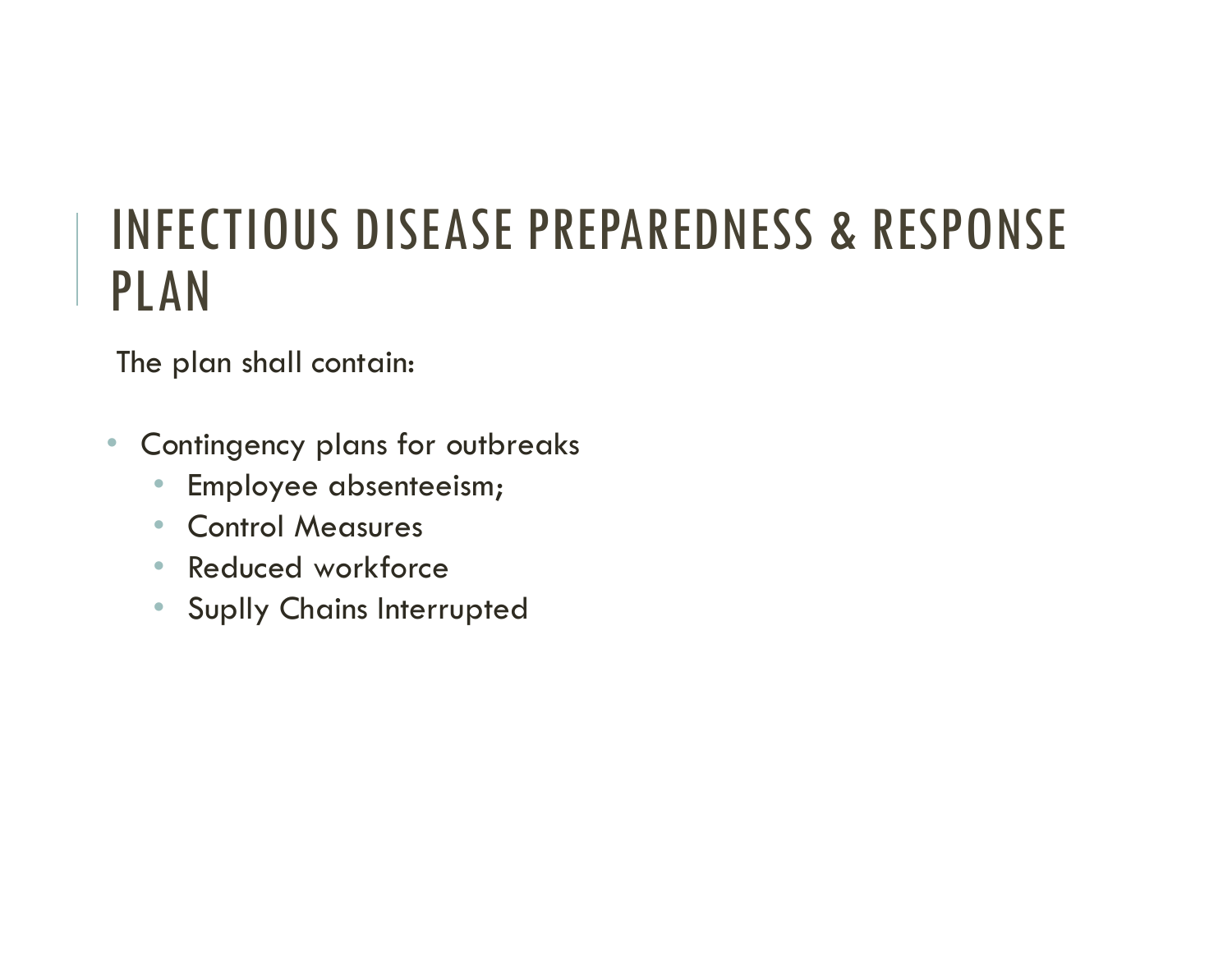- • Infection prevention
	- •Hand washing
	- •Housekeeping
	- Visitor education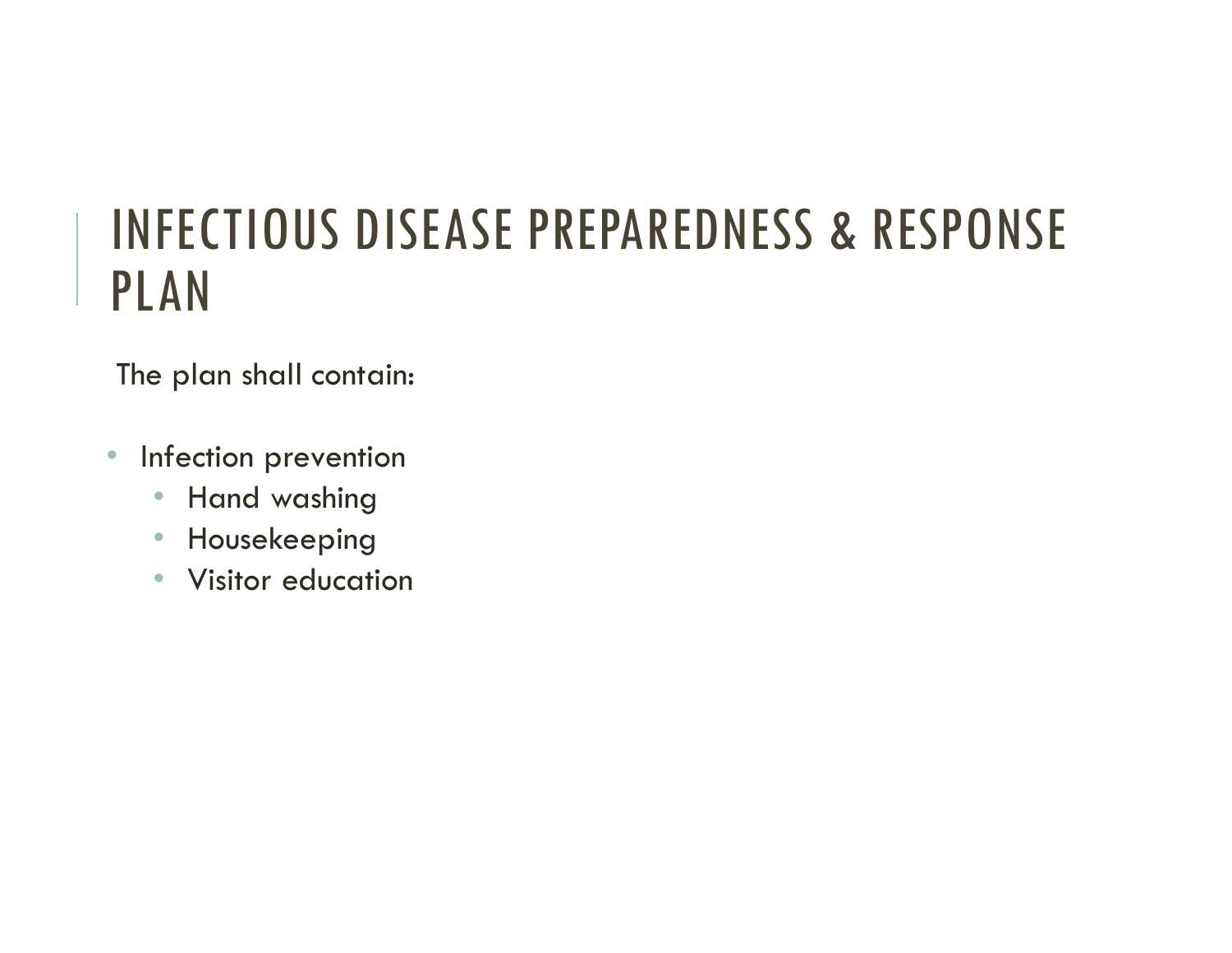- $\bullet$ • Identification and isolation
- •Reporting when they are experiencing symptoms of COVID-19.
- $\bullet$ **Subcontractors**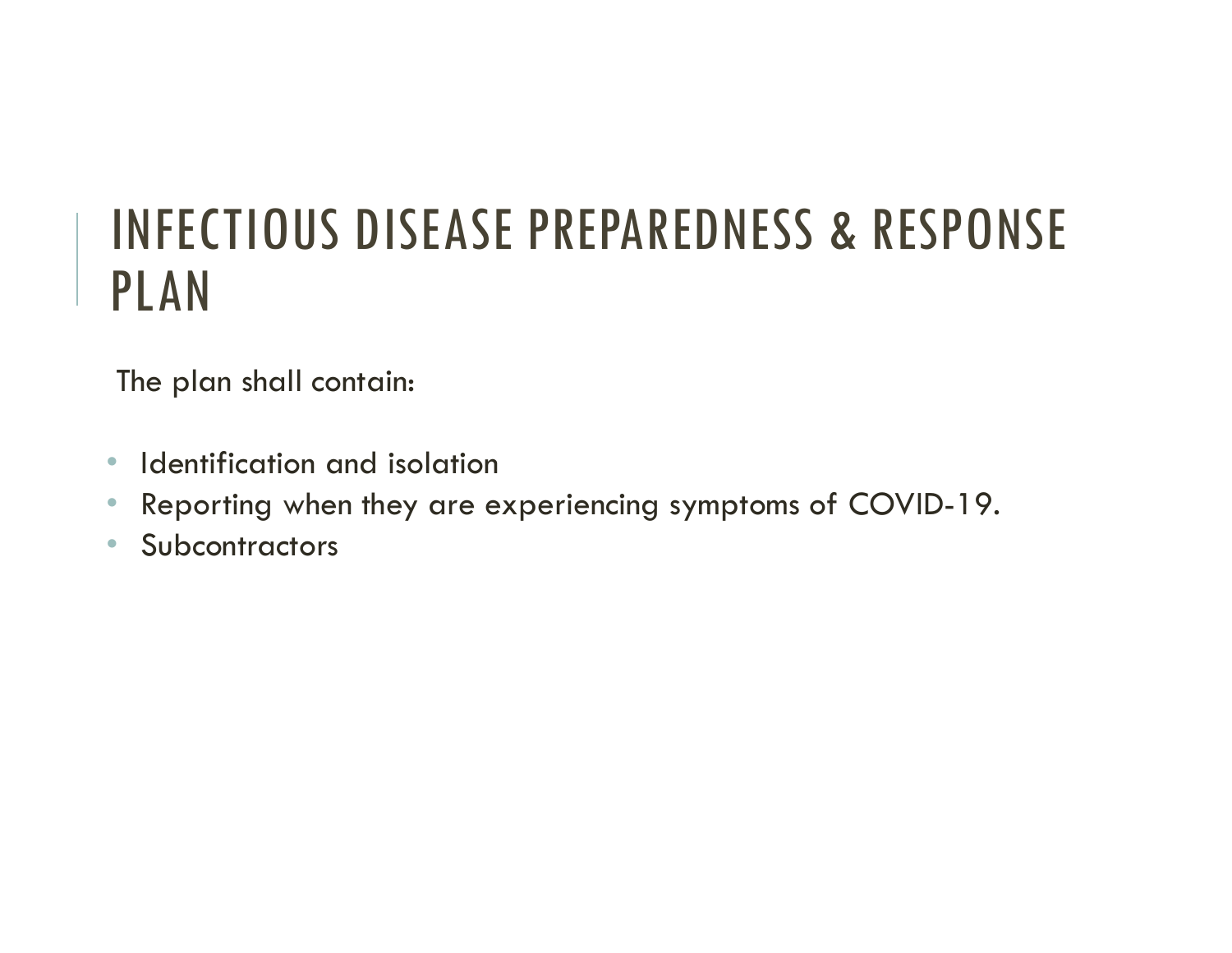- $\bullet$ CDC guidelines or Commonwealth of Virginia guidance documents
- •Mandatory of Virginia Executive Orders